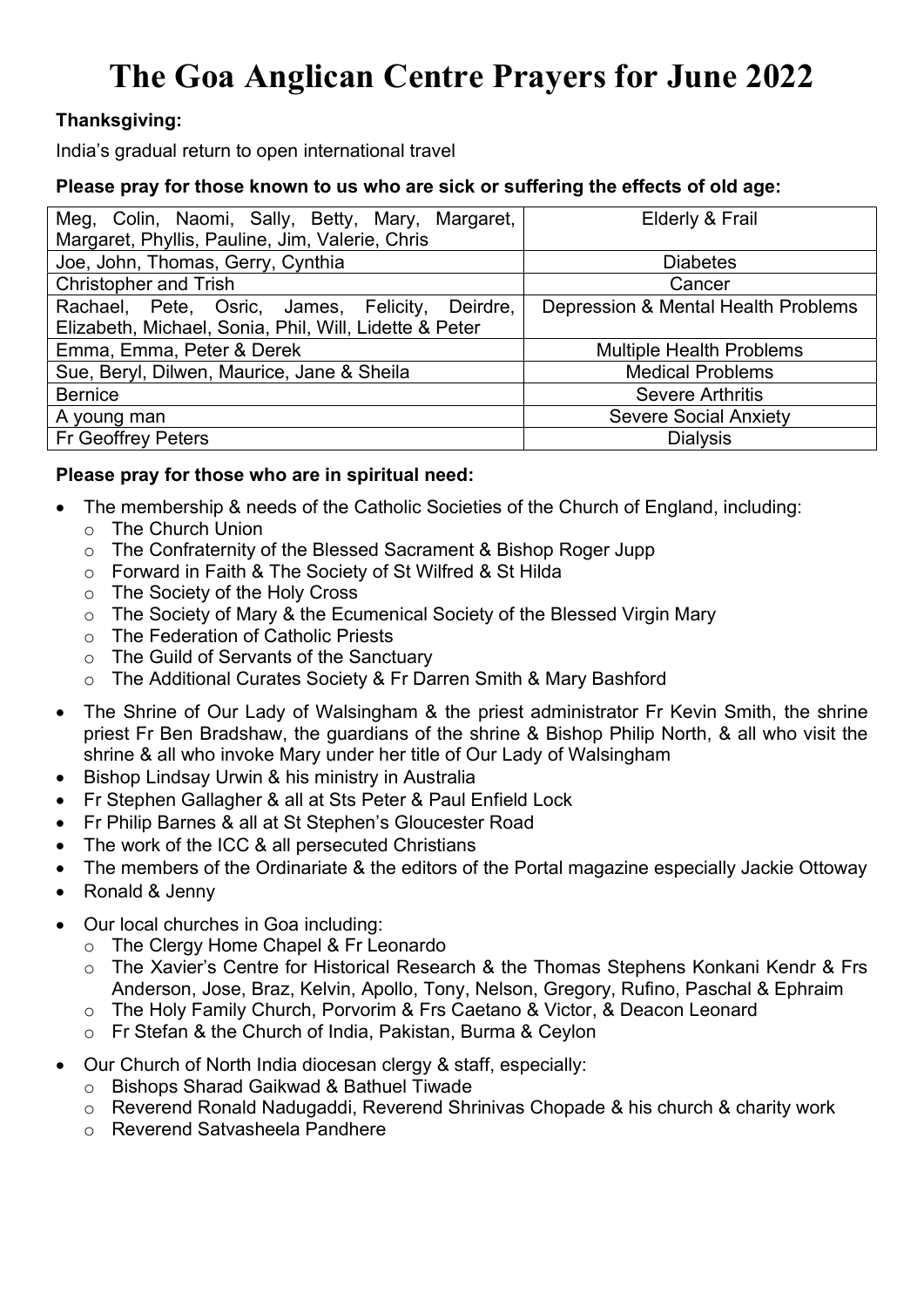- Our associates, the churches & clergy who support us, including:
	- o St Mary's, Bishophill Junior & St Clement's, York & Fr Geoffrey Peters
	- o Emmanuel Wylde Green
	- o St Mark's, Portsmouth & Fr Bryan Hackett
	- o Frs Andrew Stoker, David Prothero, Richard Hoyal, Simon Fisher, Antony Sutch, Allan Barton, Michael Robinson, Richard Warhurst & Andrew Goodman
	- o St Anne's, York & Fr Stephen Robson
	- o St George's Hanworth & Frs Michael Dobson & Paul Williamson
	- o St Luke's, St Mark's & St Saviour's, Swindon New Town & Fr Toby Boutle
	- o St John's & St Mary's, Bathwick & Frs Peter Edwards, Antony Claridge, Robert Webb, Richard Hunt, Neil Maxted & Christopher Kinch
	- o St Luke's Kingstanding & Frs Patrick & Barry Smart
	- o Holy Cross, Bedminster & Fr Rupert Allen
	- o St Mary's, Prestwich
	- o The Benefice of St Bartholomew
	- o St Stephen's, Barnet & St Mark's Barnet Vale & Fr Tristan Chapman
	- o St John's, Coventry & Fr Dexter Bracey
	- o St Gregory the Great, Horfield & Fr James Wilson
	- o St Mary's, Cheshunt & Fr Eugene Hanshaw
	- o Fr Nathan, our assistant development officer
- The Froy family & Valency for their spiritual strength & growth in Christ
- Aimee & Zak with multiple problems
- All who are mourning the passing of loved ones
- $\bullet$  Elsie family problems
- Helena, Johnny & David
- Sam, Ian and all who are considering volunteering with us
- David in need of quidance

## Please pray for those who are in material need:

- The ongoing financial struggles of the Goa Anglican Centre & the charities we work with
- Our search for bursaries for those who cannot afford to volunteer
- Janine in her job & business venture
- The homeless of our communities & those who are searching for jobs
- The preservation of Goa's natural environment
- Those suffering from extreme poverty in Goa, India & around the world
- Those who struggle to bring relief to the poor & the suffering especially:
	- o Martin & Beena, Thomas Mathew, Peter Borges, Luis Dias & Peter Castelino
	- o Sisters Lucy, Maria, Victoria & Vijaya
	- o Frs Lawrence Monteiro, Kinley, Siggy, Sredney, Anisio Motta, Jose Sequeira, Richard Correia, Kim D'Mello & Joe Fernandes

## Please pray for the departed:

- The recently departed
- Those whose years, minds & anniversaries of death fall at this time
- All those who have supported us in this life & have now gone before us
- All those who have died for their faith
- Those who have died in sudden or unprepared deaths
- Those who have died through war or violence
- The Guild of All Souls for its work & for all departed members